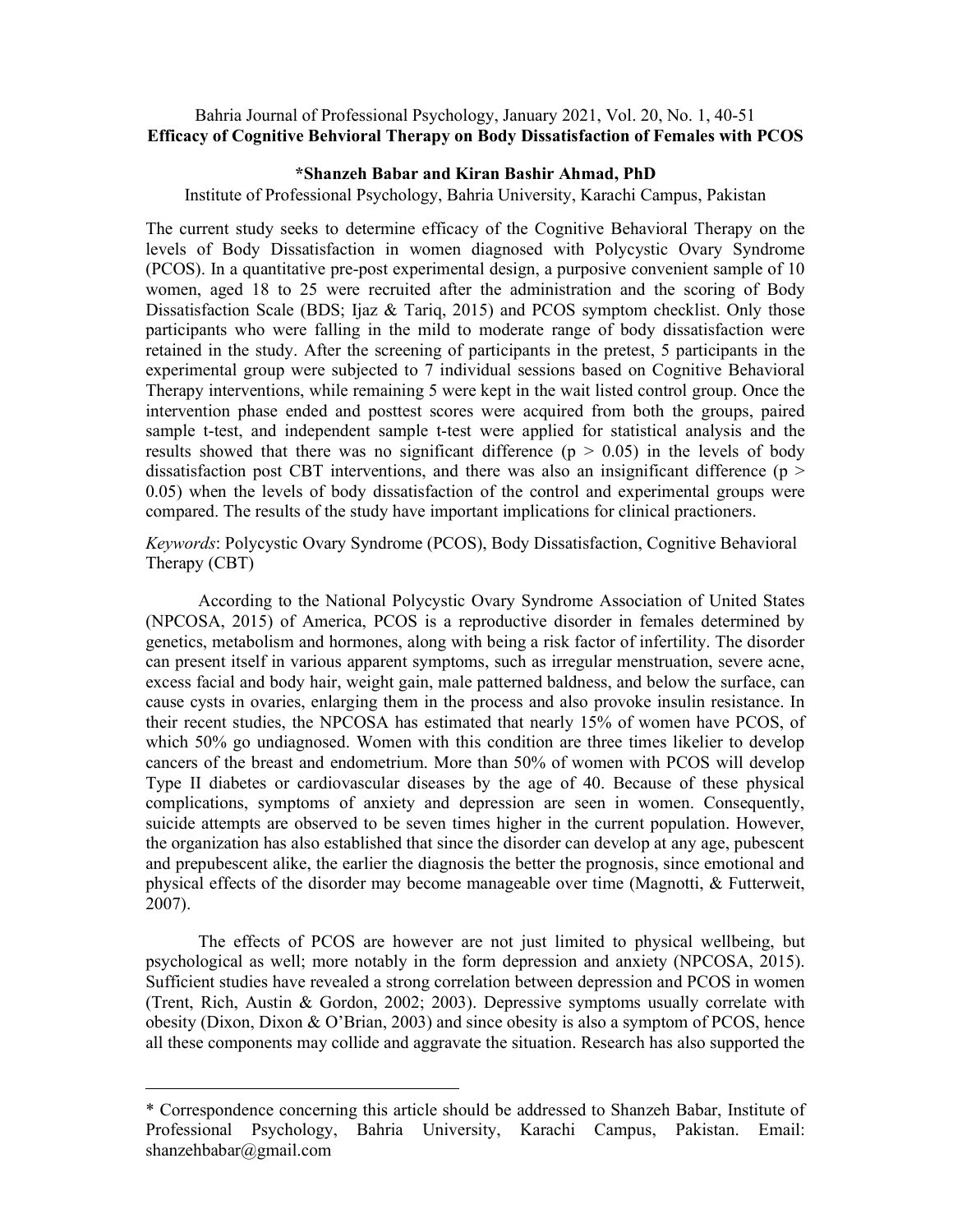### BABAR AND AHMAD

notion, that obesity is a risk factor for depression in women with PCOS (Elsenbruch et al., 2006). Not only obesity, PCOS also alter a woman's appearance, such as development of acne, loss of hair, weight gain and hirsutism, the process could be tarnishing for woman's femininity.

The literature on Polycystic Ovarian Syndrome dates back to 1721, however, American gynecologists Stein, Michael and Leventhal (1935), are essentially credited as the first plain clothesmen of the disorder. Much later, towards the end of the  $20<sup>th</sup>$  century, the National Institute of Health (NIH) proposed proper diagnostic criteria for PCOS, which has since been widely accepted. Much research and investigation has led to the conclusion that PCOS is a reproductive disorder in females determined by genetics, metabolism and hormones, along with being a risk factor of infertility. In their recent studies, the NPCOSA has estimated that nearly 15% of women have PCOS, of which 50% go undiagnosed. Women with this condition are three times likelier to develop cancers of the breast and endometrium. More than 50% of women with PCOS will develop Type II diabetes or cardiovascular diseases by the age of 40. In 2003, a newer diagnostic criteria through a panel of experts, which demanded two out of three criteria to be met in order to diagnose PCOS i.e. a) anovulation- absence of ovulation in the monthly cycle, b) hyper androgenism and c) cystic ovaries (Rotterdam, 2003).

Keeping the variables in context, literature has supported that PCOS and emotional disturbances highly correlate. This has been evident in investigations where it was suggested that women with symptoms of PCOS such as hirsutism, obesity, acne, excessive facial hair and male patterned hair loss, have a low self-esteem, negative self-image, high levels of depression and psychological distress when compared to healthy women (Weiner, Primeau & Ehrmann, 2004). In more recent studies, the link between PCOS and mental health has been lucidly noticed, where women with PCOS were significantly more neurotic, anxious and depressed than their healthier counterparts (Barry, Hardiman, Saxby, & Kuczmierczyk, 2011). A study also reported that anxiety alone in PCOS patients was relatively high than healthy women (Laggari et al, 2009).

Out of all the symptoms of the spectrum, difficulty maintaining ideal weight has been established as the most upsetting of them all in adolescents (Trent, Rich, Austin & Gordon, 2002; 2003). Hormonal disorders have been linked to negative body image, which has further been reported to cause depression among women (Rofey et al, 2009). Reportedly, depression has a prevalence rate of 40% in women with PCOS (Kerchner, Lester, Stuart & Dokars, 2009). Studies have reported mild to moderate depression in women with PCOS (Tan, et., 2008). Because PCOS increases the risk of obesity because of fat accumulation, it is recognized as one of the contributing factors of depression in women with PCOS, and, while researches have shown depressive symptoms in obese women in general, they have reported higher scores of depression in obese women with PCOS (Hollinrake, et al., 2007).

With PCOS prevailing high and mighty around the world, recent reports have surfaced stating that the subcontinent comprising of Pakistan and India is not far behind. Unfortunately, due to the low literacy rate and lack of awareness, the disorder remains unknown to the general public. In a recent investigation conducted with regards to the knowledge of the matter among urban women in Karachi, Pakistan, it was determined that a significant amount of the participants reported symptoms of PCOS (36% reported having hirsutism, 14% had menstrual irregularities, 9% had oligomenorrhoea and 3% women had amenorrhea) while only 10% of the participants were familiar with the disorder (Gul, Zahid & Ansari, 2014). In a similar study conducted in Pakistan's city of Quetta, 72% of university going women were unaware about PCOS (Haq, Khan, Riaz, Nasim, & Tahir, 2017). Another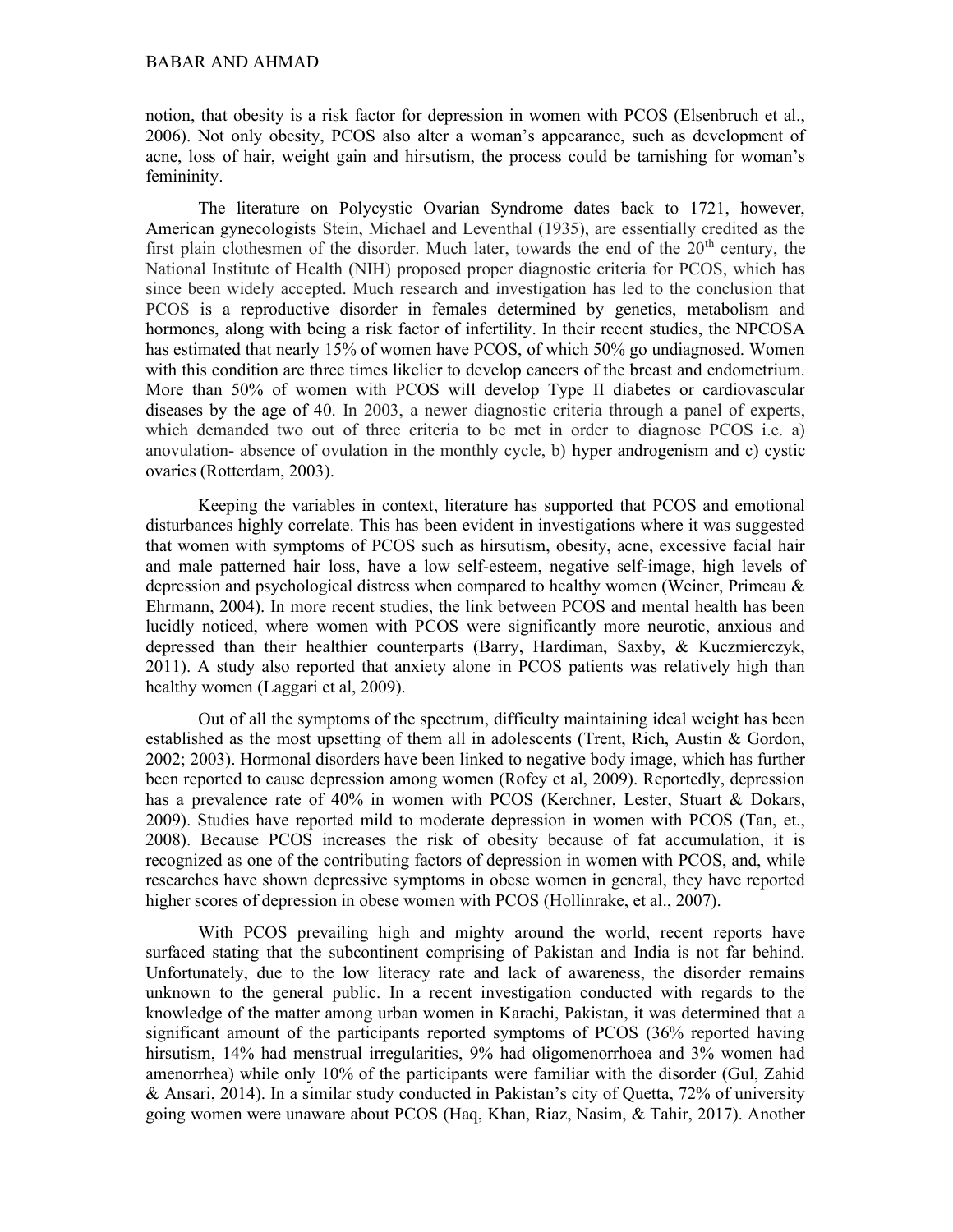study entailed a positive correlation between depression and body dissatisfaction among women with PCOS, as compared to two groups of women, one comprising of infertile women, the other comprised of women unaffected by any ailment (Himelein & Thatcher, 2006).

One study also linked anxiety to the patients' perceived appearance, body image, and fear of possible infertility, and also concluded that women with PCOS are likelier to feel unattractive and undesirable to their romantic partners (Dowdy, 2012). Women with PCOS are also expected to develop unhealthy binge eating habits and use unconventional and harmful methods to lose weight such as starvation, purging and consuming laxatives and diuretics (Jasik & Lustig, 2008).

Research has established that women with PCOS generally have lower body satisfaction when compared to a control group (Bazarganipour et al., 2014). Another study reported that low levels of body satisfaction along with low education, with Body Mass Index (BMI) and age controlled, were factors that were correlated with depression in women with PCOS (Himelein & Thatcher, 2006). Hence, as it has been established that the physical implications of PCOS can influence one's body image which could, in the long run, be damaging to a woman's mental health and self-confidence (Coffey & Mason, 2003). Thus, it is required to research how PCOS can be managed. Perusal of literature suggest that CBT is a suitable candidate, and this is what the current research intends to use it.

Cognitive Behavioral Therapy is a successful, widely used and popularized mode of treatment that has been used for mood and anxiety disorders along with obsessive compulsive and other related disorders (Bystritsky, Khalsa, Cameron & Schiffman, 2013). CBT has been proven effective in achieving significant weight loss, managing body image, treating eating disorders, body dysmorphic disorders and improving overall quality of life. The psychotherapeutic interventions have also managed emotional disturbances cause by hormonal disorders such as Premenstrual Stress (PMS), Premenstrual Dysphoric Disorder (PMDD) and also Polycystic Ovary Syndrome (PCOS; Didie, Reinecke, & Phillips, 2010). Moreover, CBT has been previously used with adolescent girls with PCOS, where there was a significant reduction of weight and depressive symptoms. The study was however, conducted in the absence of a control group (Hollinrake, Maifeld, Voorhis & Dokras, 2007). CBT has been successfully used as a therapeutic tool to reduce symptoms of depression and reduce obesity among females with PCOS (Cooney, et al., 2018).

One research in particular had some interesting findings. The different groups of participants diagnosed with Premenstrual Dysphoric Disorder were exposed to different methods of treatments including CBT, relaxation techniques, assertive training or medicinal interventions such as usage of SSRIs and hormones (Lustyk, Gerrish, Shaver & Keys, 2009). The results reported that PMDD symptoms were reduced significantly and had durable impact in the CBT groups when compared to medicine groups. Another study stipulates that combining CBT with medical interventions could possibly help women with PCOS with adapting to healthier lifestyles which could possibly lead to betterment in their disorder (Elizabeth, Leslie, & Critch, 2009).

Keeping all of this in context, it is important to consider how not much to very little research has been conducted for women's health., In particular, the Pakistani society where the concept of PCOS is fairly new, and the acceptance of it minimal, many women go through these struggles alone, or in the shadows, as talking about hormonal disorders, menstrual health and hygiene is still a taboo topic in the Indo- Pak society. All of this along with the added pressure of living up to the society's standard of beauty which is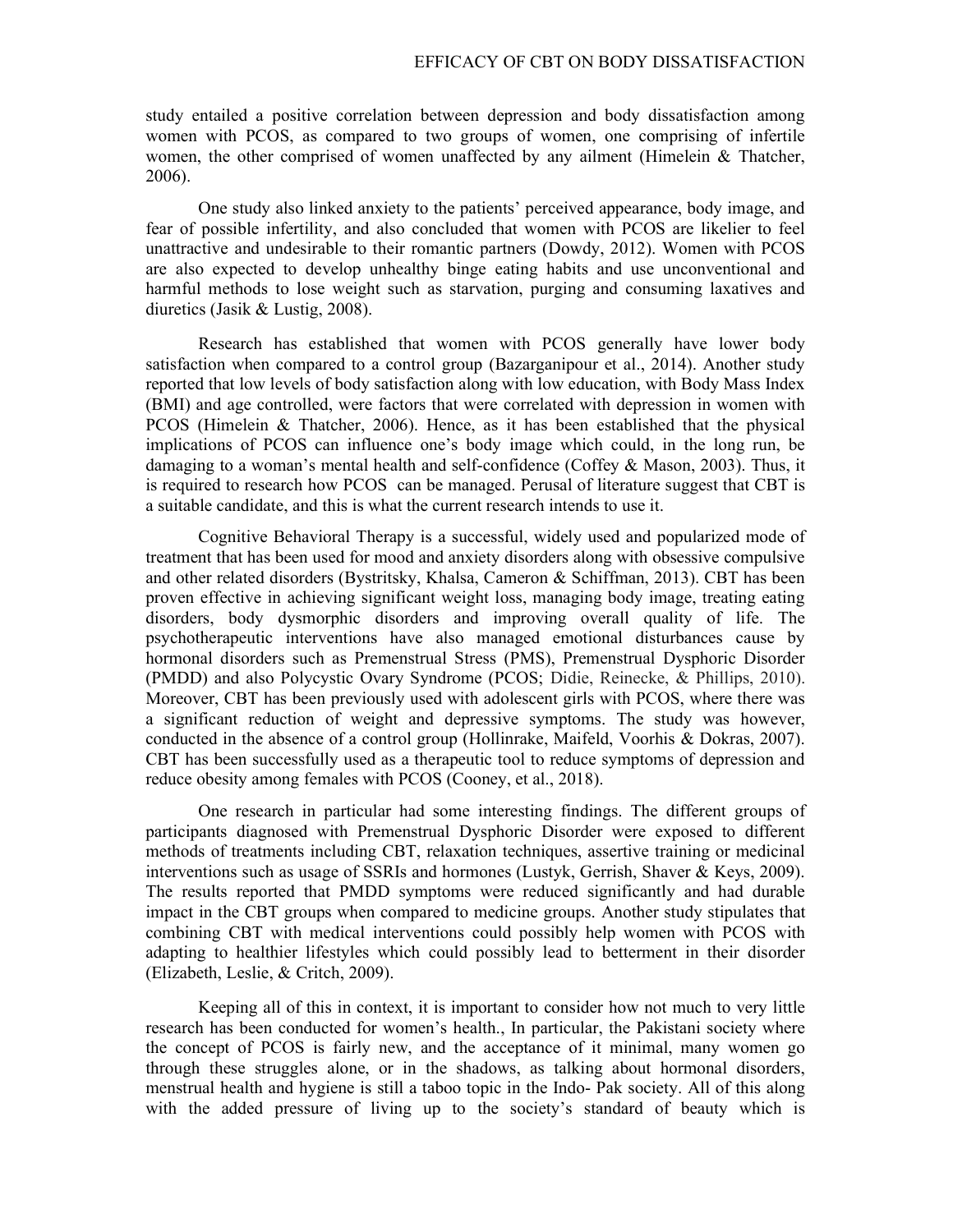conventionally fair skinned and thin can cause more emotional disturbances in young girls and women of all ages alike. Therefore, the current study aims to describe the efficacy Cognitive Behavioral Therapy on Body dissatisfaction among women with PCOS. It is being hypothesized that CBT will reduce body dissatisfaction of women with PCOS after exposure to CBT, and there would be a significant difference in the body dissatisfaction of those women (with PCOS) who were exposed (experimental group) to CBT as compare to those who are not (waitlisted control group).

### **Method**

#### Research Design

This research is structured on a quantitative pre-post experimental design. The study comprises of two groups; an experimental group and a wait listed control group, with five participants in each group.

# Participants

The participants of the current study comprised of 10 women diagnosed with PCOS, recruited via convenient sampling through adverts on social media, between the ages of 18 and 25. The participants were unmarried and divided into two groups; control and experimental, by means of random sampling. They ranked at moderate levels on body dissatisfaction Body Dissatisfaction Scale (BDS; Tariq & Ijaz, 2015). Participants who had any comorbidity with other major psychological disorder, speech disorder or married or previously married females were ineligible to participate in the study. Moreover, clients on medication other than to aid their hormonal disorder or below the age of 18 and above the age of 25 were also ineligible for this study. Furthermore, clients with suicidal tendencies were listed for exclusion criteria.

#### **Measures**

The following measures were used in the study:

### Informed Consent Form

Written consent was obtained from the clients by means of an informed consent. The consent form entailed the rights of the clients, guaranteeing the confidentiality of information they may provide, data regarding any foreseeable discomfort, harm or risks along with the right to withdraw from the research at any given time without penalty.

#### Demographic Information Form

The demographic information form consisted of information regarding age, marital status, native language, education, qualification, socio economic status and details of any utilization of medications.

## PCOS Symptom Checklist

A checklist comprising of the most commonly experienced symptoms of PCOS in the sub continental region was devised after literature review and interviewing 3 gynecologists and endocrinologists from Karachi, Pakistan.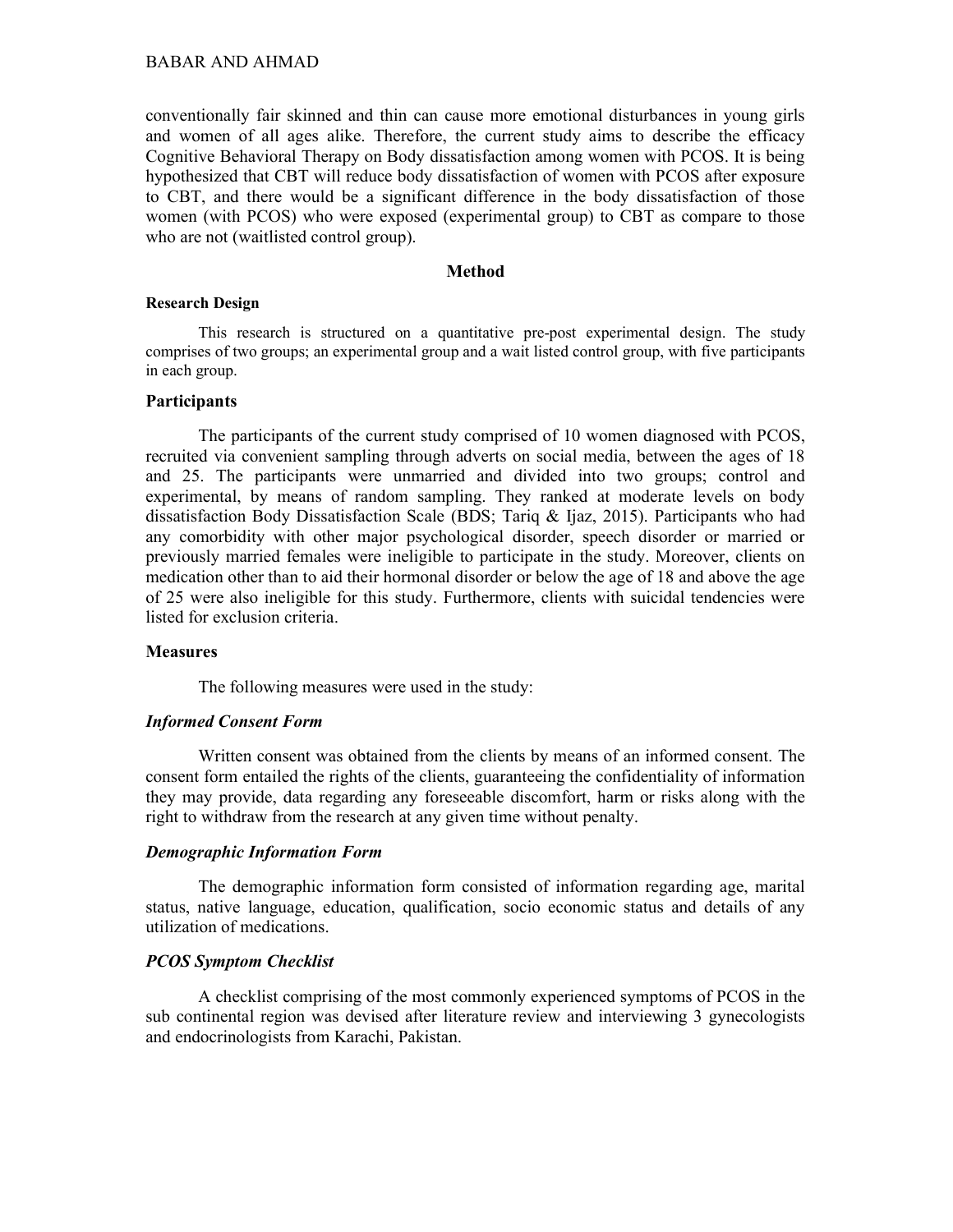### Body Dissatisfaction Scale.

The self-report questionnaire consists of 26 items which usually take under 20 minutes to administer and score. The items are based on the three features of interest to the Pakistani population which are body shape and weight, facial features and skeletal structure, with the addition of hair for males. The scale has a 5 point rating system, ranging from 0 (never) to 4 (always). Scores from 16 to 25 indicate levels of no dissatisfaction, scores from 26 to 31 indicate borderline dissatisfaction, and scores from 32 to 38 indicate mild dissatisfaction, scores from 39 to 50 indicate *moderate dissatisfaction*, and scores 51 and above indicate severe dissatisfaction (Ijaz & Tariq, 2015).

#### Procedure

First of all, advertisements explaining the nature of the study and requirements of the participants were posted on social media. After initial screening information regarding PCOS and body dissatisfaction was acquired. Through purposive sampling, clients were approached as per the inclusion criteria, and through random sampling the participants were divided into 2 groups, with 5 participants each. Clients were screened through Body Dissatisfaction Scale (BDS). The experimental group was exposed to Cognitive Behavioral Therapy while the wait listed control group received the intervention after the completion of study by the experimenter herself.

## Table 1

| Sessions  | Aims and Objectives                                                           |
|-----------|-------------------------------------------------------------------------------|
| Session 1 | The aim of the first session was to build rapport with the clients. The       |
|           | participants were encouraged to share their personal encounters with PCOS,    |
|           | a brief history with the disorder and how the disorder had impacted their     |
|           | life.                                                                         |
| Session 2 | The aim of this session was to psycho-educate the participants with           |
|           | reference to Polycystic Ovarian Syndrome, its causes and impact on            |
|           | physical and mental health. Towards the end of the discussion, a brief        |
|           | introduction to CBT was explored to familiarize them with what could be       |
|           | expected in the upcoming sessions.                                            |
| Session 3 | The aim of the third session was to pick up from the last session in order to |
|           | deeply discuss the CBT Model, and explain to the participants how their       |
|           | thoughts, feelings and behaviors amalgamate together. The session             |
|           | encouraged clients to relate real life incidences where a negative thought    |
|           | had occurred relevant to their hormonal disorders. Homework was set where     |
|           | clients were asked to monitor their thoughts, feelings and behaviors during   |
|           | the week and bring some record of it in the next session.                     |
| Session 4 | Aim of this session was to identify maladaptive thoughts and cognitive        |
|           | errors, to tackle feelings of hopelessness, despair and negative beliefs with |
|           | reference to their appearance. The diagram or chart from the previous         |
|           | session was used to dissect situations that may have occurred over the        |
|           | preceding week. Thought record sheet was given as homework.                   |
| Session 5 | This session was aimed at introducing relaxation exercises to reduce          |
|           | negative thoughts that tarnish one's self worth and perception. By            |
|           | combining imagery and progressive muscle relaxation the clients will be       |
|           | especially made to relax in the lower body, uterine area. This will enable an |

Seven-week session plan for intervention group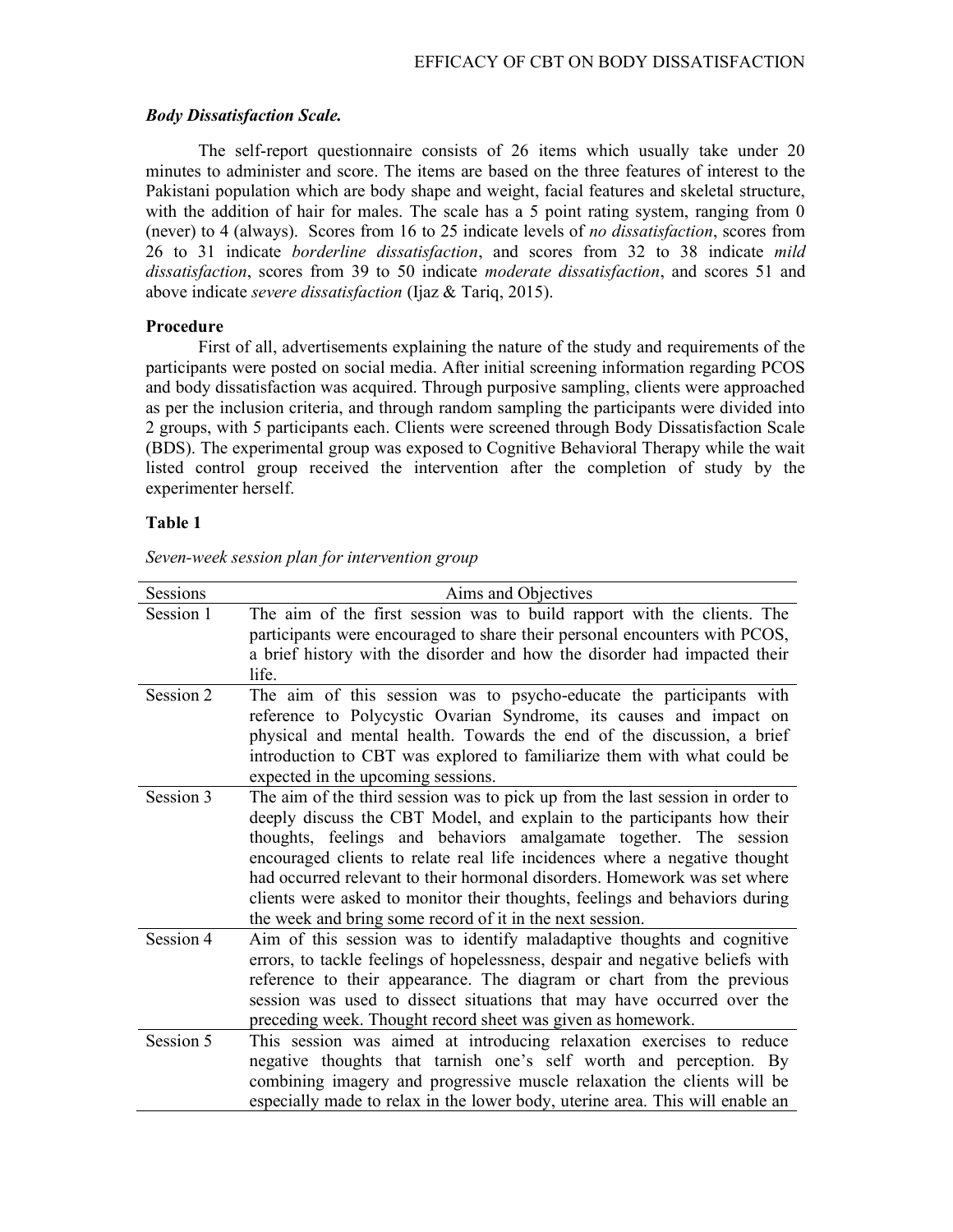|           | increase in cognitive, physical and emotional control over the self. Pleasant<br>imagery will be used to replace the perceived negativity in the uterine area.<br>For homework the clients were asked to practice the PMR at home. |
|-----------|------------------------------------------------------------------------------------------------------------------------------------------------------------------------------------------------------------------------------------|
|           |                                                                                                                                                                                                                                    |
| Session 6 | This session will be aimed at deriving metaphors for the ovaries in order to                                                                                                                                                       |
|           | enable clients understand their difficulties from a different perspective.                                                                                                                                                         |
|           | The clients were be asked to imagine a metaphor for their ovaries as a                                                                                                                                                             |
|           | means to start a conversation among all the group members. The session                                                                                                                                                             |
|           | was a discussion-oriented time frame to promote insight and provide and                                                                                                                                                            |
|           | alternative perception in order to review the problem                                                                                                                                                                              |
| Session 7 | This session would revisit thoughts, feelings and behaviors which were                                                                                                                                                             |
|           | covered in the initial sessions and the participants would be asked to observe                                                                                                                                                     |
|           | any changes they might have observed over the course of the past few                                                                                                                                                               |
|           | weeks. PMR would be revisited to strengthen its practice and promote                                                                                                                                                               |
|           | relaxation. The entire therapy process was evaluated, along with the                                                                                                                                                               |
|           | discussion of its impact, towards the end of the session.                                                                                                                                                                          |

The above-mentioned table describes the seven-week intervention plan used in the intervention group of this study. The aim was to develop insight and coping skills to deal with thoughts and feelings regarding their body image.

## Results

The results were calculated via SPSS 22. To determine the efficacy of the interventions used on the participants, paired sample and independent sample t-tests were computed to test the hypotheses.

# Table 2

Descriptive Statistics and Paired Sample t-Values of Body Dissatisfaction Pre & Post Intervention  $(N=5)$ 

| Variable                    | Pretest   |  | Posttest    |    | t(df)   | 95% CI        |      |
|-----------------------------|-----------|--|-------------|----|---------|---------------|------|
|                             | M         |  | M           | SD |         |               |      |
| <b>Body Dissatisfaction</b> | 1.48 0.29 |  | $1.09$ 0.29 |    | 1.62(4) | $0.18 - 0.27$ | 1.06 |

In the results it was found through paired sample t tests that there was an insignificant difference in the levels of Body Dissatisfaction after the administration of Cognitive Behavioral interventions. This, hereby, rejects the first hypothesis, stating that there would be significant difference in the levels of body dissatisfaction in participants undergoing Cognitive Behavioral Therapy Interventions.

Likewise, the second hypothesis generated stipulated that there would be difference in the levels of body dissatisfaction among the control and experimental groups. A comparison was made among post-test scores of the experimental and waitlisted control groups via independent sample t-test.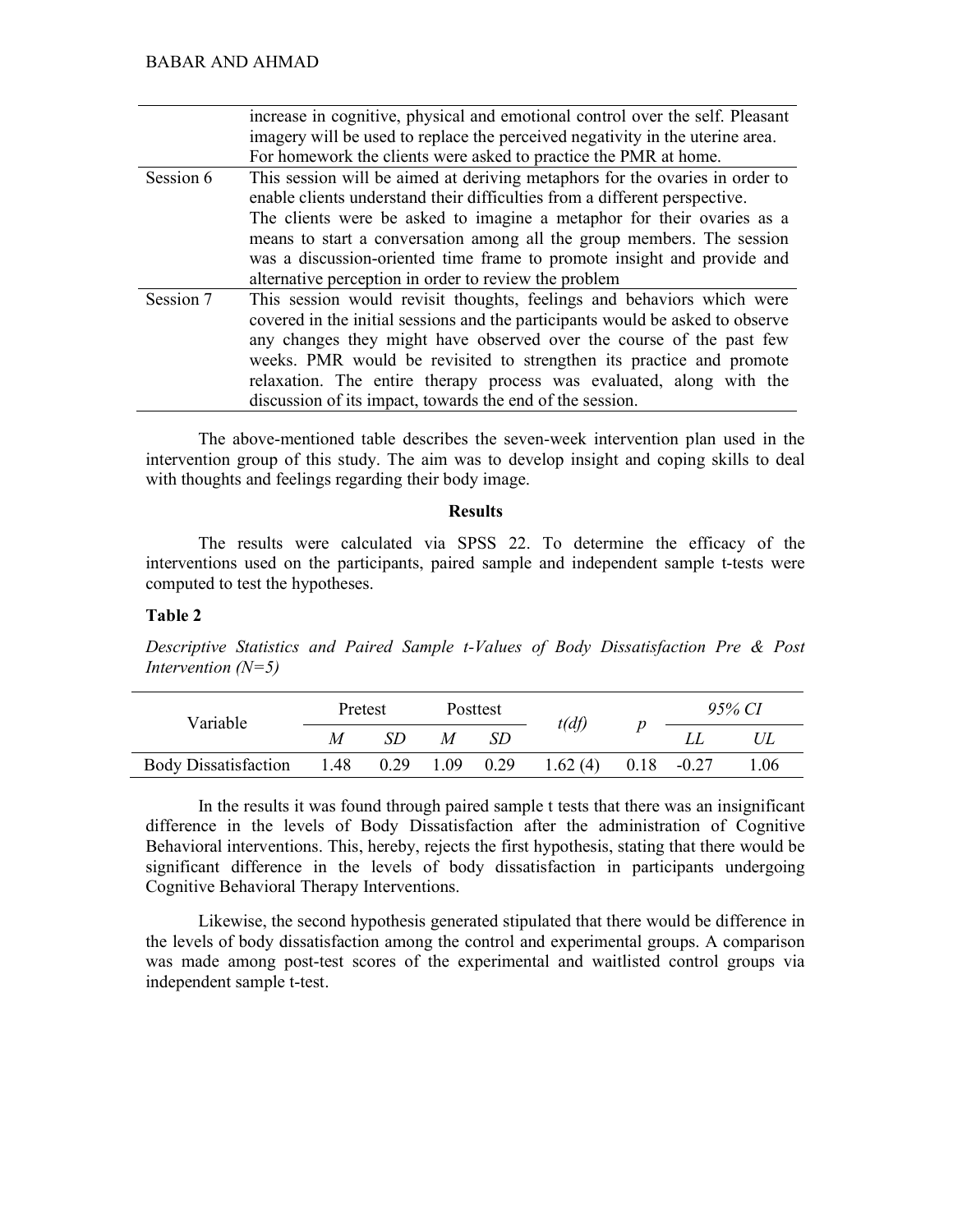| maepenaem sample i values and Descriptive statistics for Douy Dissalisfaction between<br>control and experimental groups |                                        |      |      |                                  |         |                  |         |      |  |
|--------------------------------------------------------------------------------------------------------------------------|----------------------------------------|------|------|----------------------------------|---------|------------------|---------|------|--|
| Variable                                                                                                                 | Waitlisted<br>Control Group<br>$(n=5)$ |      |      | Experimental<br>Group<br>$(n=5)$ | t(df)   | $\boldsymbol{p}$ | 95% CI  |      |  |
|                                                                                                                          | M                                      | SD.  | M    | SD                               |         |                  | LI.     | UL   |  |
| <b>Body Dissatisfaction</b>                                                                                              | 1.50                                   | 0.38 | 1.09 | 0.29                             | 0.82(8) | 0.43             | $-0.39$ | 0.83 |  |

Table 3 Independent sample t values and Descriptive Statistics for Body Dissatisfaction between

Table 3 illustrates the independent sample t-test which indicates no significant difference between the experimental and waitlisted control group. Statistical analysis showed that there was no significant difference, rejecting the second hypothesis, which stated that there would be significant difference post-test levels of body dissatisfaction between the waitlisted control and experimental groups. Furthermore an additional analysis was conducted to see the relationship between symptoms of PCOS and levels of Body Dissatisfaction. The findings are stated below in Table 4.

# Discussion

The purpose of the study was to determine the efficacy of Cognitive Behavioral Therapy on the levels of Body Dissatisfaction in women with PCOS. The first hypothesis stipulated that there would be a significant difference in the levels of body dissatisfaction post CBT interventions in females with PCOS. The second hypothesis stipulated that there would be a difference between the waitlisted control and intervention group (experimental group).

The findings of the current study did not support the first hypothesis. The difference was proven to be insignificant. It was found that the levels of body dissatisfaction were not significantly effected when the experimental group underwent cognitive behavioral interventions designed for them. However, considering the results depicted in Table 2, we can observe that there was a notable difference in the mean scores. The body dissatisfaction scores did reduce from 1.48 to 1.09, indicating that the 7-week session plan did have some effect, albeit a minor one, and could hypothetically have had a bigger effect, if not for the scarcity of time, resources or sample restraints. Some factors could have also been at play here, for the hypothesis to not be supported statistically. Keeping in consideration the individual differences, it is safe to say that some clients responded more positively to the interventions, while one did not report any objective differences in her levels of body dissatisfaction at all. While all participants had willingly signed up for therapy, the intervention plan did not create statistically significant impact on the levels of body dissatisfaction.

One uncontrollable factor was the changes in the participants' personal lives that had slithered their way into the effect of therapy. The research had a strict inclusion and exclusion criteria, and only comprised of single women, with the rationale that in a society like Pakistan, the added pressure of finding a fine suitor and getting married would increase the levels of body dissatisfaction with the already existing stigmatic diagnosis of PCOS. But halfway through the intervention, one of the participant got engaged. It is noteworthy that this participant had reported the most progress since the therapy started, had started going to the gym and had incorporated a good diet and had adapted to a healthier lifestyle. Participant was also the most motivated and receptive to the intervention plan. Towards termination the participant reported being very pleased with experiences. One would have expected to see a drastic reduction in the levels of body dissatisfaction upon posttest, but the results proved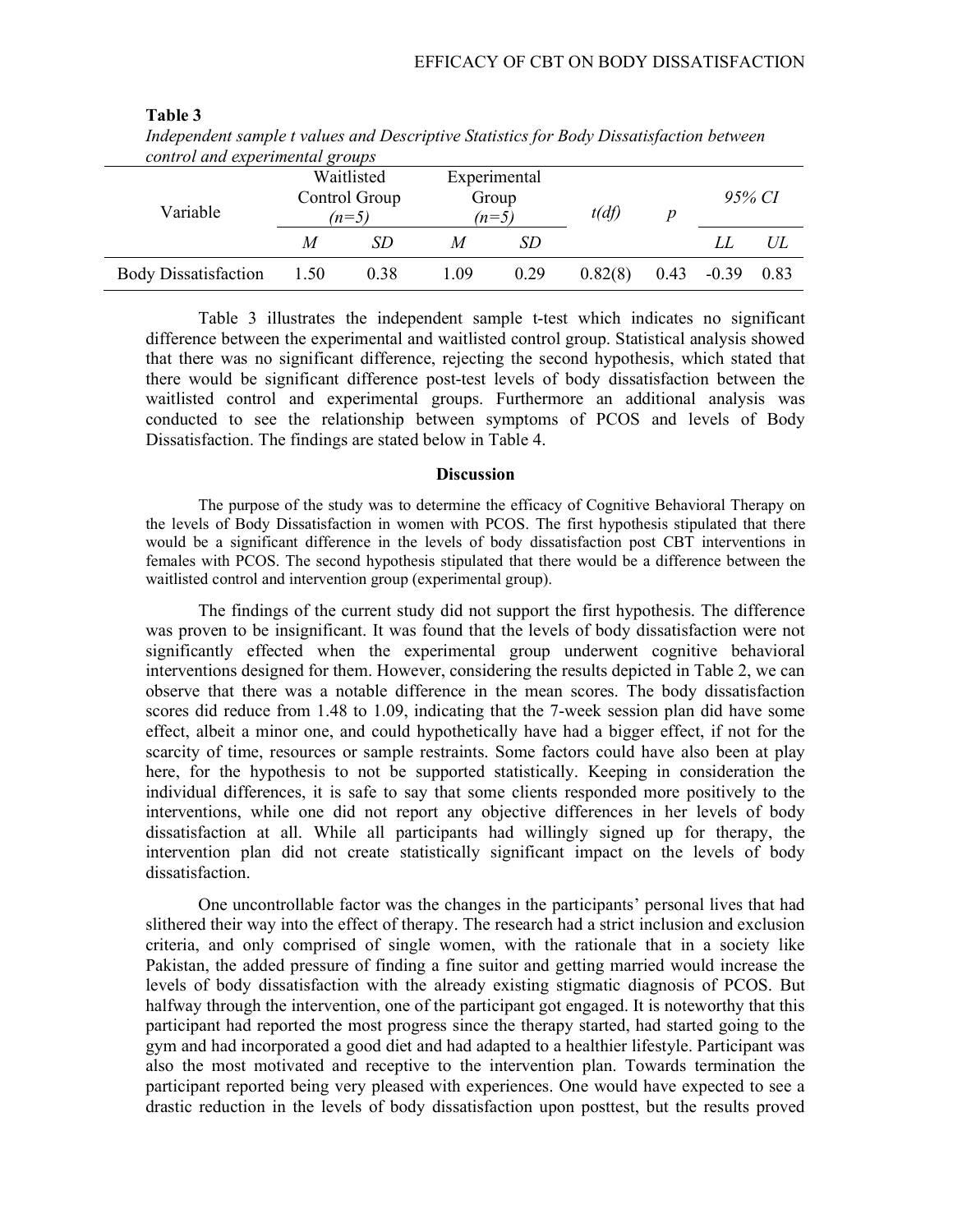### BABAR AND AHMAD

otherwise. The score only dropped down by 6 points. Upon follow up the participant revealed that there had been positive changes in personal life, which could have had an effect on the participant's overall perception and self-image. Similarly, another had been dealing with an impending eviction, and another reported feeling constantly scrutinized by family and friends, which raises the question as to if PCOS was responsible for the participant's body dissatisfaction at all.

The second hypothesis, which postulated to compare the difference between in posttest levels of body dissatisfaction between the control and experimental groups, was also unsupported by the statistical evidence gathered, however, taking a look at Table 3, does show a noteworthy difference between the two. The posttest mean score from the experimental group stands at 1.09, whereas the posttest mean score of the control group stands at 1.50, which upon first glance, seems different but is statistically insignificant. Perhaps a bigger sample size and a detailed session plan would have created a significant impact and there had been vast difference between the two groups.

One very important fact to note here is that body dissatisfaction is not the only facet associated with PCOS. We have previously established that depression, anxiety, obesity and mood swings are all linked with PCOS and other hormonal disorders (Weiner, Primeau & Ehrmann, 2004). Body Dissatisfaction in particular, has been related with obesity and depression (King, Matacin, White & Marcus, 2005). Research has stipulated that hormonal disorders in general lead to a negative body image, which in turn leads to depression (Rofey et al., 2009).

Obesity and depression have also been statistically proven to have a positive relationship. But it is also important to note that depression can also occur in people who are not obese, possibly triggered by remarks from peers and family members or when people are surrounded by thin friends. This was a significant concern displayed by a participant, who was diagnosed with PCOS, but her symptom were not as severe or bothersome to her; but was afflicted by the pressure of her friends and family who compared her to her thin looking sister. Another participant also felt scrutinized once she got engaged and had started feeling conscious in front of her friends and family. Regardless, depression has been statistically linked to either of those factors, societal pressure and obesity.

Considering that this research studied women diagnosed with PCOS and high levels of body dissatisfaction, the sample was automatically overweight in majority, with over 60% of the participants weighing over 60 kilograms. Which leads us to the assumption that, the extra weight may, or may not be contributing to their body dissatisfaction, depending on whether or not they were in some kind of pressure from their surroundings.

Keeping in mind that Body Dissatisfaction is just one aspect of PCOS, there could also be a possibility that it may be linked to previously mentioned factors or facets which could be intervening, such as depression or obesity, or even the hormonal imbalance. The levels of depression were not checked in the sample, but a previously done research administered CBT on obese patients for weight loss, which ultimately brought down their depressive symptoms (Wilhem, Otto & Lohr, 1999). Similarly, a research was conducted to improve the quality of life of women with PCOS and reduce symptoms of depression, which ultimately improved their self-esteem (Hollinrake, Abreu, Maifeld, Voorhis & Dokras, 2007). Perhaps the results weren't statistically significant because an intervening variable was missed. The study on which this research is based, also proposed an eclectic approach incorporating a therapeutic incorporation like Cognitive Behavioral Therapy, medical interventions and adaptation to a healthier lifestyle to help women with PCOS (Elizabeth,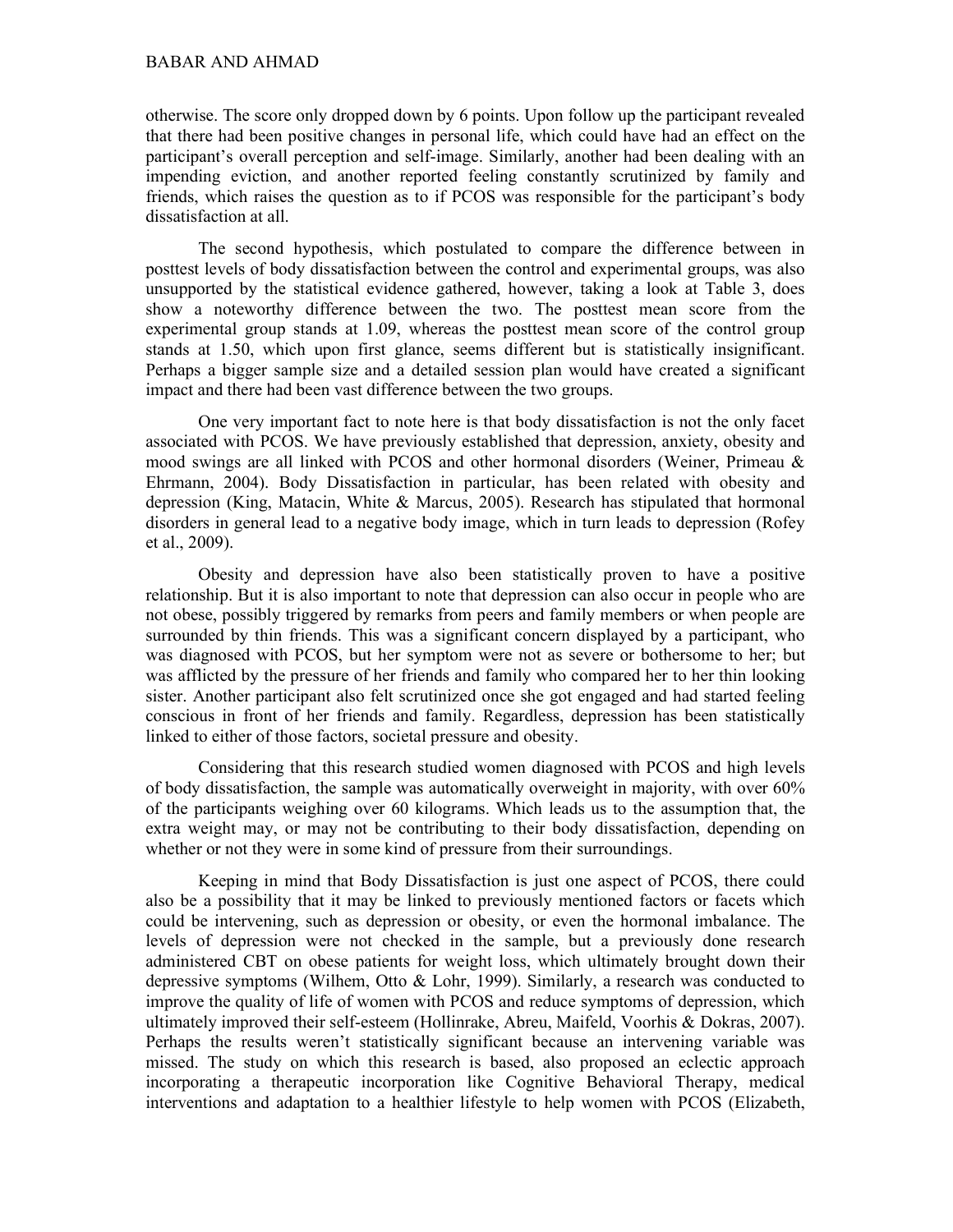Leslie, & Critch, 2009) which allows to make for a good rationale as to why the results showed insignificance, as the present study only focused on reducing body dissatisfaction with therapy and no other interventions were incorporated and no other intervening variables were touched.

One factor that can't be ignored here is the prevailing influence of pop culture and social media. As we have previously established, the rising influence of the media has always had an influence on how women view themselves. The standard desirable body for men has been the same, yet for women it has been subjected to constant change. Here, it is important to note that body dissatisfaction may vary for everyone based on their culture, preferred source of media consumption and personal preferences which may or may not be impacted by the opinion of peers and immediate family members (Ricciardelli & McCabe, 2001).

One drawback to this finding is an absence of a comparison with a healthy population, undiagnosed with the hormonal disorder. Various researches have estimated the levels of body dissatisfaction in young adult females (Ijaz & Tariq, 2015) yet they have noy guaranteed the absence of hormonal disorders in the sample. Maybe a better approach to understanding levels of body dissatisfaction in women with PCOS would be to compare them with the levels of body dissatisfaction in normal, healthy women, of the same age group, with factors such as BMI and familial support controlled.

# **Conclusions**

This research was set out to explore the efficacy of Cognitive Behavioral Therapy on levels of Body Dissatisfaction in females with Polycystic Ovary Syndrome, and also compare it to a wait listed control group. The results showed that there was an insignificant difference in the levels of body dissatisfaction post intervention, and there was also an insignificant difference when the results were compared to the control group. The study concludes that CBT may not be effective in reducing levels of body dissatisfaction in females with PCOS, perhaps its very cognitive nature is ineffective when dealing with the emotional disturbances of this hormonal disorder.

### Limitations and Future Recommendations

As we have established in the earlier, Polycystic Ovary Syndrome has become increasingly prevalent in the sub continental societies. This research could be a step in the direction of facilitating various women's diagnosis, treatment and/or management. Most importantly, the study sheds light on women's reproductive health, along with mental and emotional health, which has been largely ignored in this part of the world. The intervention plan comprises of the universally used and approved Cognitive Behavioral Therapy, which could help in the treatment of body image issues, as established in the literature review. The study may not have been effective in terms of significant results, but did have an overall positive impact on the participants, which could open new avenues for different kinds of therapies which could be used in the treatment of PCOS. Body dissatisfaction is one area impacted by PCOS, which was explored in this study. There are many other emotional disturbances that come with the hormonal disorder which could be catered to with therapeutic interventions in different schools of psychology. This research could definitely highlight the ideology that mental health is beyond psychiatric disabilities and can include emotional disturbances caused by various health issues. Referring to the previous point, the present study could also plant the idea that women's health is not limited to their physical ability, but much rather includes their sexual, emotional, spiritual and mental health too, which may be managed with psychological interventions, along with other mediums. The study may have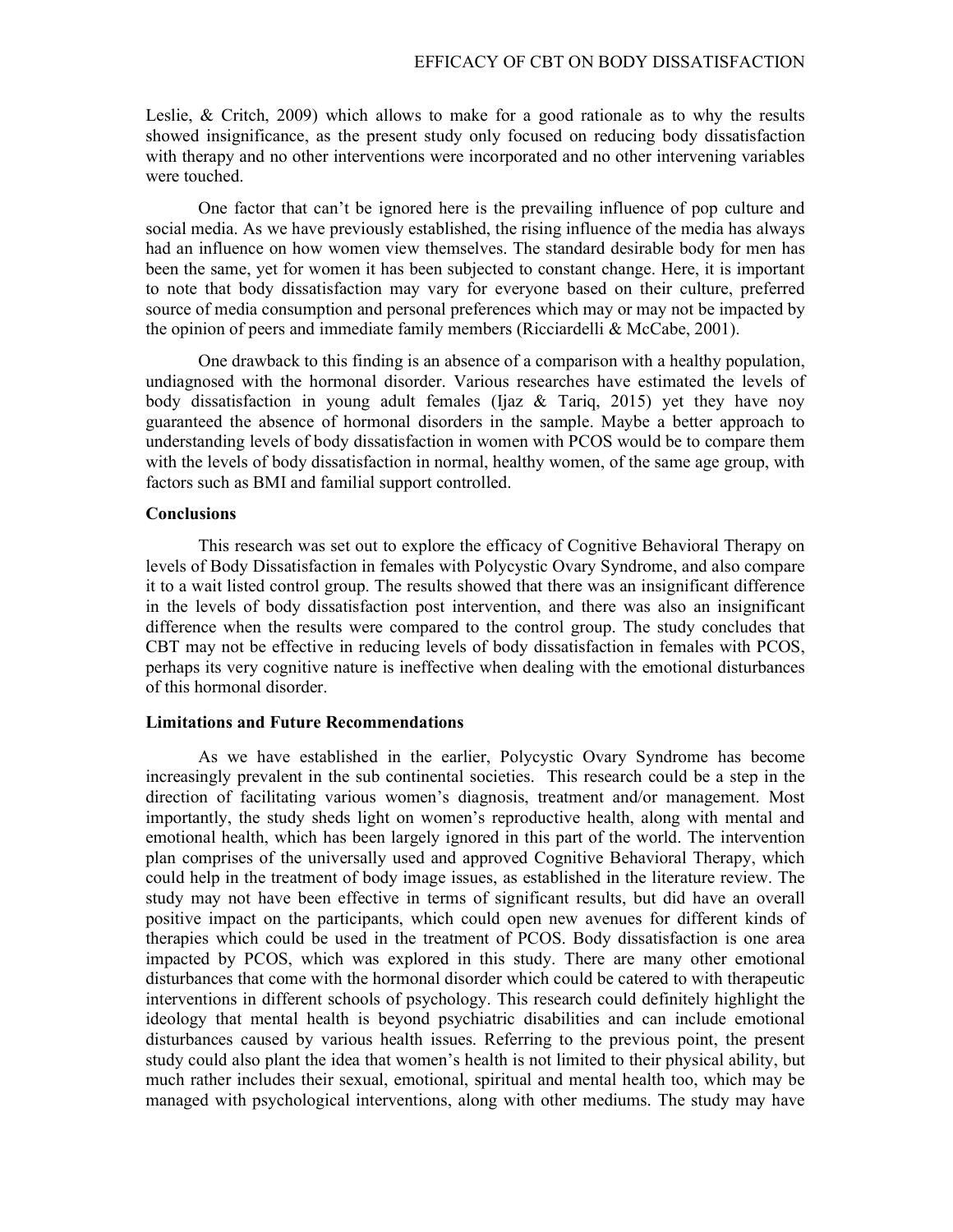### BABAR AND AHMAD

opened a new avenue to understand PCOS as a hormonal disorder by establishing a relationship with height.

Few limitations were observed in the study. Perhaps the study would have been more effective and impactful without them. The study comprised of only 5 participants in each group. Seventy of the participants had spent at least a year since their diagnosis, which may have given them ample time to adjust to their new lifestyles and accept the disorder and its implication. Due to insufficiency of time, the intervention plan was not as extensive as it should have been. Individual therapeutic sessions may not have given the emotional support provided in a group therapy setting. Perhaps in the future, measures to combat said limitations could be taken to replicate the study, such as recruiting a larger demographic, or taking a group setting approach to build a sense of belonging among the participants. Amore detailed session plan or a different therapeutic approach altogether would be a start in the right direction.

## References

- Barry, J. A., Hardiman, P. J., Saxby, B. K. & Kuczmierczyk, A. (2011). Testosterone and mood dysfunction in women with polycystic ovarian syndrome compared to subfertile controls. Journal of Psychosomatic Obstetrics & Gynecology. 104–111. https://doi.org/10.3109/0167482X.2011.568129
- Bazarganipour, F., Ziaei, S., Montazeri, A., Foroozanfard, F., Kazemnejad, A., & Faghihzadeh, S. (2014). Health-related quality of life in patients with Polycystic Ovary Syndrome (PCOS): A model-based study of predictive factors. The Journal of Sexual Medicine, 11(4), 1023-1032. https://doi.org/10.1111/jsm.12405
- Bystritsky, A., Khalsa, S. S., Cameron, M. E., & Schiffman, J. (2013). Current diagnosis and treatment of anxiety disorders. P  $\&$  T: A Peer-Reviewed Journal for Formulary Management, 38(11), 30–57. https://www.ncbi.nlm.nih.gov/pmc/articles/PMC 3628173/
- Coffey, S., & Mason, H. (2003). The effect of polycystic ovary syndrome on health-related quality of life. Gynecological Endocrinology, 17(5), 379-386. https://doi.org/10.1080/09 513590312331290268
- Cooney, L. G., Milman, L. W., Hantsoo, L., Kornfield, S., Sammel, M. D., Allison, K. C., ... & Dokras, A. (2018). Cognitive-behavioral therapy improves weight loss and quality of life in women with polycystic ovary syndrome: a pilot randomized clinical trial. Fertility & Sterility,  $110(1)$ , 161-171. https://doi.org/10.1016/j.fertnstert. 2018.03.028
- Didie, E. R., Reinecke, M. A., & Phillips, K. A. (2010). Case conceptualization and treatment of comorbid body dysmorphic disorder and bulimia nervosa. Cognitive & Behavioral Practice, 17(3), 259-269. https://doi.org/10.1016/j.cbpra.2010.02.003
- Dixon, J. B., Dixon, M. E. & O'Brien, P. E. (2002). Depression in association with severe obesity: Changes with weight loss. Archives of International Medicine. 2058–65. https://jamanetwork.com/journals/jamainternalmedicine/article-abstract/216057
- Dowdy, D. (2012). Emotional needs of teens with polycystic ovary syndrome. Journal of Pediatric Nursing, 27(1), 55-64. https://doi.org/10.1016/j.pedn.2010.08.001
- Elizabeth, M., Leslie, N. S., & Critch, E. A. (2009). Managing polycystic ovary syndrome: a cognitive behavioral strategy. Nursing for Women's Health, 13(4), 292-300. doi: 10.1111 /j.1751-486X.2009.01439.x.
- Elsenbruch, S., Benson, S., Hahn, S., Tan, S., Mann, K., Pleger, K., ... & Janssen, O. E. (2006). Determinants of emotional distress in women with polycystic ovary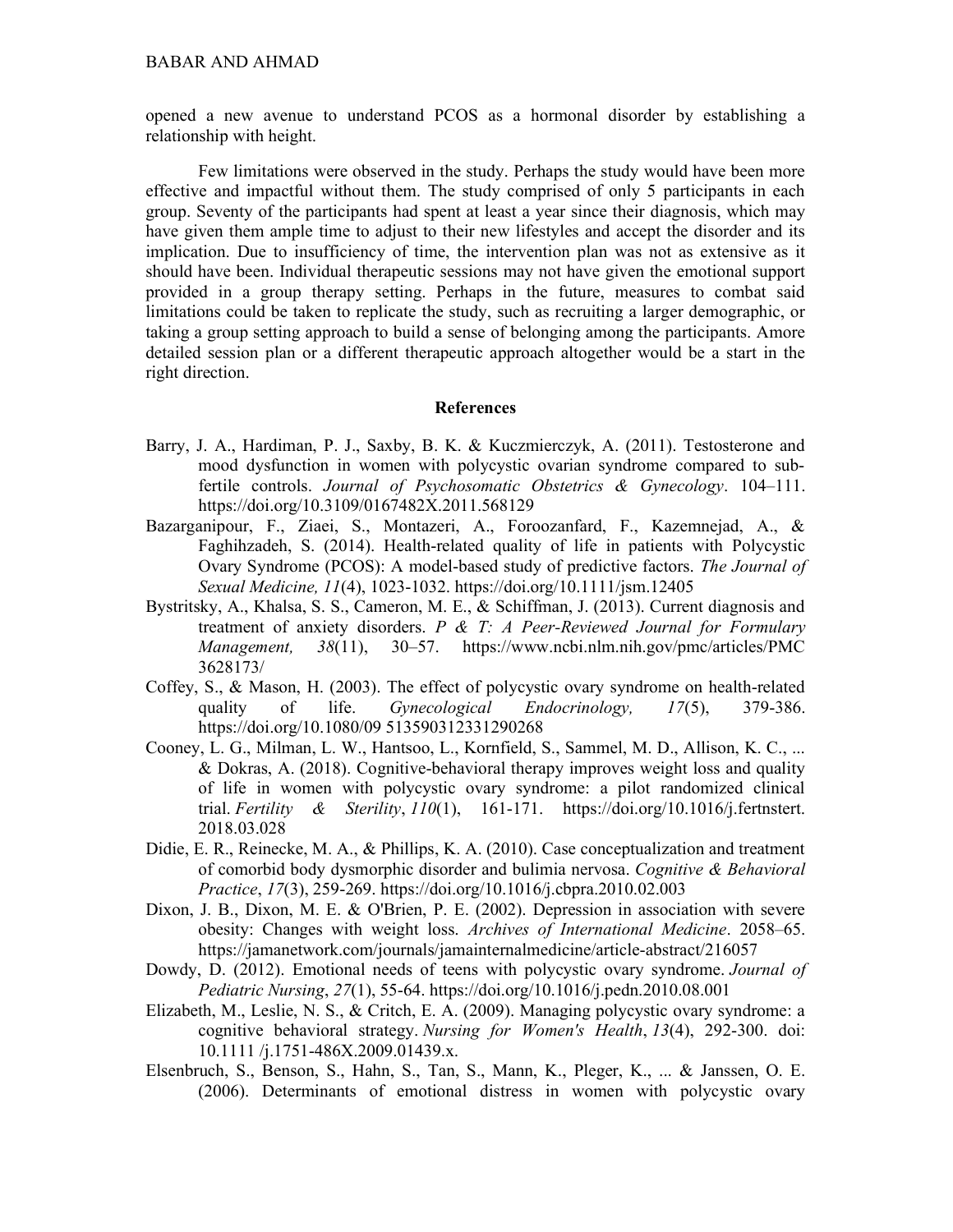syndrome. Human Reproduction,  $21(4)$ , 1092-1099. https://doi.org/10.1093/humrep/dei409

- Gul, S., Zahid, S. A., & Ansari, A. (2014). PCOS: Symptoms and awareness in urban Pakistani women. International Journal of Pharma and Heath Sciences, 2(5), 356-60. http://www.pharmahealthsciences.net/pdfs/volume2-issue5/2.MS\_1482Vol2\_5\_.pdf
- Haq, N., Khan, Z., Riaz, S., Nasim A., & Tahir M. (2017). Prevalence and knowledge of Polycystic Ovary Syndrome (PCOS) among female science students of different public universities of Quetta, Pakistan. Imperial Journal of Interdisciplinary Research, 35(6), 385-92. https://www.researchgate.net/profile/Sohail-Riaz-2/publication/317400662.pdf
- Himelein, M. J. & Thatcher, S. S. (2006). Depression and body image among women with polycystic ovary syndrome. Journal of Health Psychology, 11(4), 613–625. https://journals.sagepub.com/doi/abs/10.1177/1359105306065021
- Hollinrake, E., Abreu, A., Maifeld, M., Van Voorhis, B. J., & Dokras, A. (2007). Increased risk of depressive disorders in women with polycystic ovary syndrome. Fertility  $\&$ Sterility, 87(6), 1369-1376. https://doi.org/10.1016/j.fertnstert.2006.11.039
- Jasik, C. B., & Lustig, R. H. (2008). Adolescent obesity and puberty: The "perfect storm". Annals of the New York Academy of Sciences, 1135(1), 265-279. https://girls tribe.eu/wp-content/uploads/2018/07/adolescent-obesity-and-puberty.pdf
- Kerchner, A., Lester, W., Stuart, S. P., & Dokras, A. (2009). Risk of depression and other mental health disorders in women with polycystic ovary syndrome: A longitudinal study. Fertility & Sterility,  $91(1)$ ,  $207-212$ . https://doi.org/10.1016/j.fertnstert.2007.11.022
- King, T. K., Matacin, M., White, K. S., & Marcus, B. H. (2005). A prospective examination of body image and smoking cessation in women. Body Image, 2(1), 19-28. https://doi.org/10.1016/j.bodyim.2005.01.003
- Laggari, V., Diareme, S., Christogiorgos, S., Deligeoroglou, E., Christopoulos, P. & Tsiantis, J. Anxiety and depression in adolescents with polycystic ovary syndrome. Journal of Psychosomatic Obstetrics & Gynecology, 30(2), 83-88. https://doi.org/10.1080/0 1674820802546204
- Lustyk, M. K. B., Gerrish, W. G., Shaver, S., & Keys, S. L. (2009). Cognitive-behavioral therapy for premenstrual syndrome and premenstrual dysphoric disorder: A systematic review. Archives of Women's Mental Health, 12(2), 85-96. https://doi.org /10.1007/ s00737-009-0052-y
- Magnotti, M., & Futterweit, W. (2007). Obesity and the polycystic ovary syndrome. *Medical* Clinics of North America,  $91(6)$ , 1151-1168. https://doi.org/10.1016/j.mcna.2007. 06.010
- National Polycystic Ovary Syndrome Association of United States (NPCOSA, 2015). Important facts and research regarding PCOS. https://www.pcoschallenge. org/comet-pcos-research-study/
- Ricciardelli, L. A., & McCabe, M. P. (2001). Self-esteem and negative affect as moderators of sociocultural influences on body dissatisfaction, strategies to decrease weight, and strategies to increase muscles among adolescent boys and girls. Sex Roles, 44(3), 189- 207. https://link.springer.com/article/10.1023/A:1010955120359
- Rofey, D. L., Szigethy, E. M., Noll, R. B., Dahl, R. E., Lobst, E. & Arslanian, S. A. (2009). Cognitive-behavioral therapy for physical and emotional disturbances in adolescents with polycystic ovary syndrome: A pilot study. Journal of Pediatric Psychology, 34(2), 156-163.
- Rotterdam, E. S. H. R. E. (2004). ASRM sponsored pcos concensus workshop group. Revised 2003 consensus on diagnostic criteria and long-term health risks related to